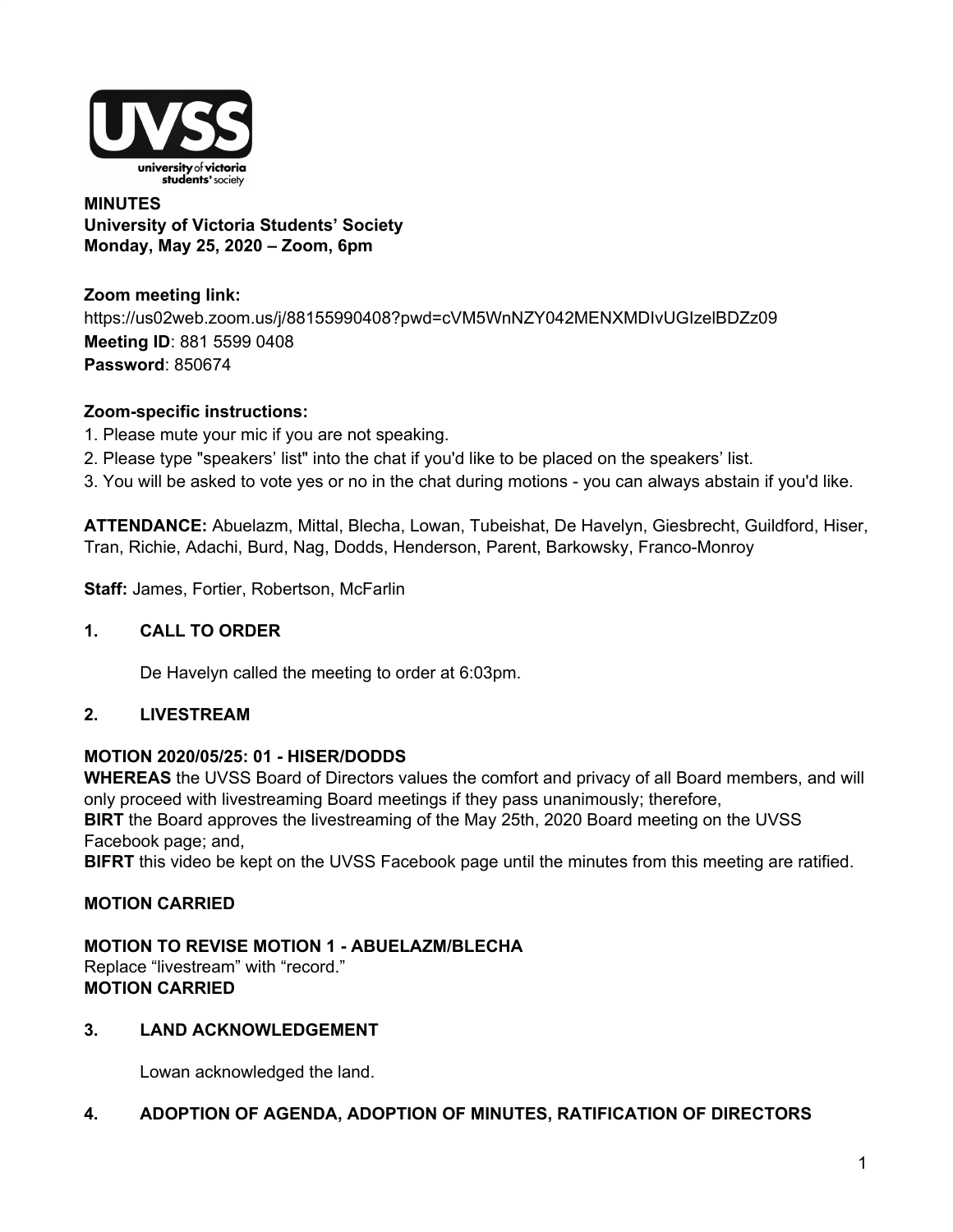- **a. Adoption of Agenda**
	- **i. Agenda of 2020/05/25**

**MOTION TO ADOPT - ABUELAZM/RICHIE MOTION CARRIED**

## **5. PRESENTATIONS & ANNOUNCEMENTS**

- **a. PRESENTATIONS**
- **b. ANNOUNCEMENTS**

# **6. REPORTS**

**a. REPORT – EXECUTIVE DIRECTOR** Strategic Plan Implementation, Society Finances & Operations (BoD Policy Section 1, Part 3.2.l)

# **b. REPORTS**

# **PORTFOLIOS**

- 1. Campaigns and Community Relations
- 2. Finance and Operations
- 3. Outreach and University Relations
- 4. Student Affairs
- 5. Events
- 6. International Student Relations

# **COMMITTEES AND COUNCILS**

- 1. Electoral
- 2. Executive Committee
- 3. Food Bank & Free Store
- 4. International Student Relations
- 5. Peer Support Centre

## **CONSTITUENCY ORGANIZATIONS & NSU**

- 1. GEM
- 2. NSU
- 3. Pride
- 4. SOCC
- 5. SSD

## **7. QUESTION PERIOD (15 mins)**

- **8. MAIN MOTIONS**
- **a. PRIORITY BUSINESS**

## **MOTION 2020/05/04: 05 – DE HAVELYN/ADACHI**

**BIRT** the Board adopt the following board meeting schedule for the 2020-2021 term: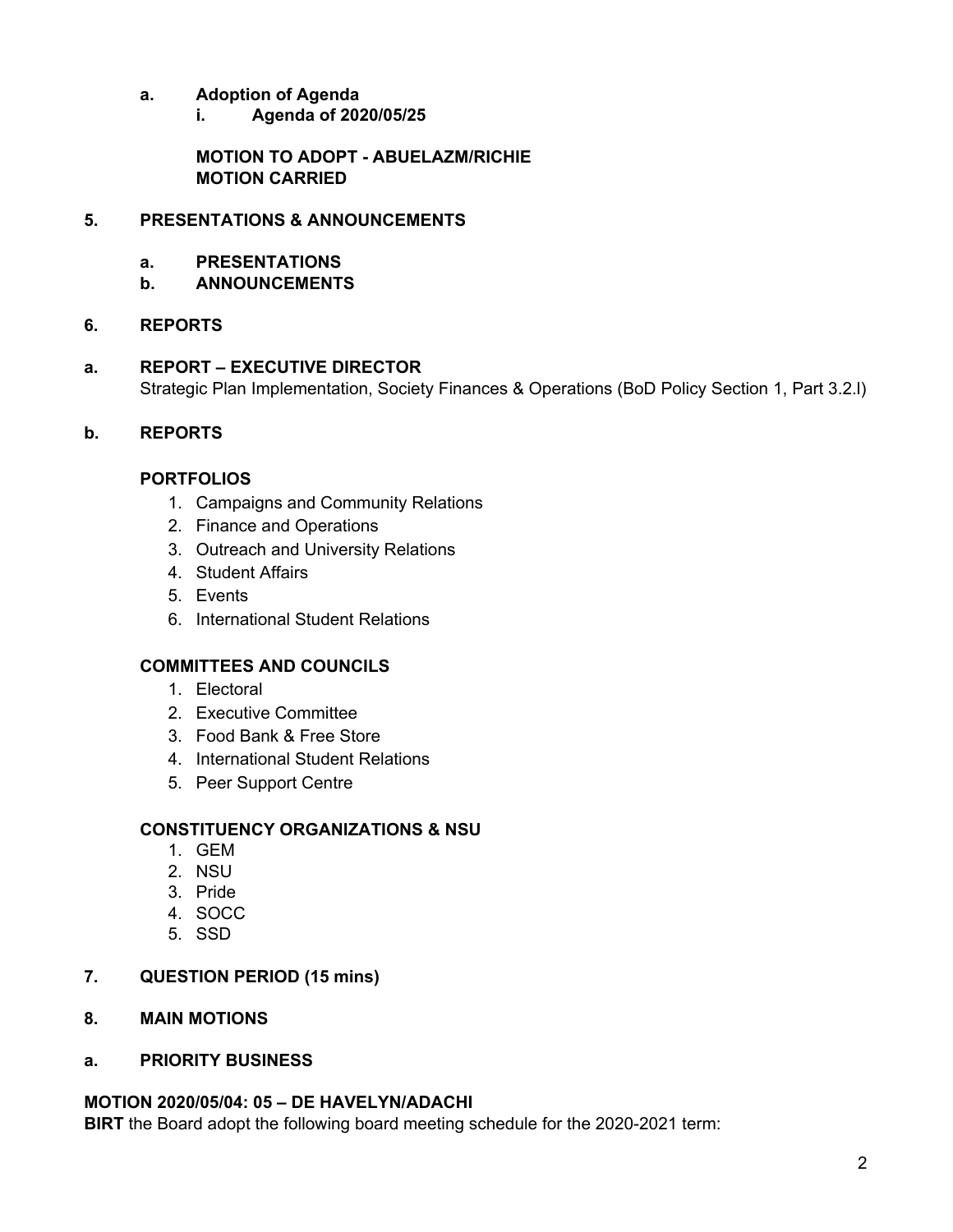Monday May 4, 2020 Monday May 25, 2020 Monday June 8, 2020 Monday June 22, 2020 Monday July 6, 2020 Monday July 20, 2020 Monday August 10, 2020 Monday August 24, 2020 Monday September 14, 2020 Monday September 28, 2020 Monday October 5, 2020 Monday October 19, 2020 Monday November 2, 2020 Monday November 16, 2020 Monday November 30, 2020 Monday December 7, 2020 Monday December 14, 2020 Monday January 11, 2021 Monday January 25, 2021 Monday February 1, 2021 Monday February 22, 2021 Monday March 8, 2021 Monday March 22, 2021 Monday April 5, 2021 Monday April 19, 2021

## **MOTION CARRIED**

#### **b. NEW BUSINESS**

#### **MOTION 2020/05/25: 02 – HISER/ADACHI**

**WHEREAS** nominees are not required to be members of the UVSS Board; and,

**WHEREAS** appointments to these committees will be for terms starting July 1, 2020 and ending June 30, 2021; and,

**WHEREAS** the Senate Committee on Admission, Re-registration and Transfer meets every two weeks throughout the summer to hear student appeals and the student selected to serve on this committee should be available in the summer to attend meetings; and,

**WHEREAS** the Director of Outreach and University Relations has descriptions of all of the committees for potentially interested students; therefore,

**BIRT** nominations be opened the fill the following vacancies on UVic Senate committees:

1. Senate Committee on Academic Standards (1 position)

Nominations: Hiser **Acclaimed**

2. Senate Committee on Admission, Re-registration and Transfer (1 position)

Nominations: Tubeishat **Acclaimed**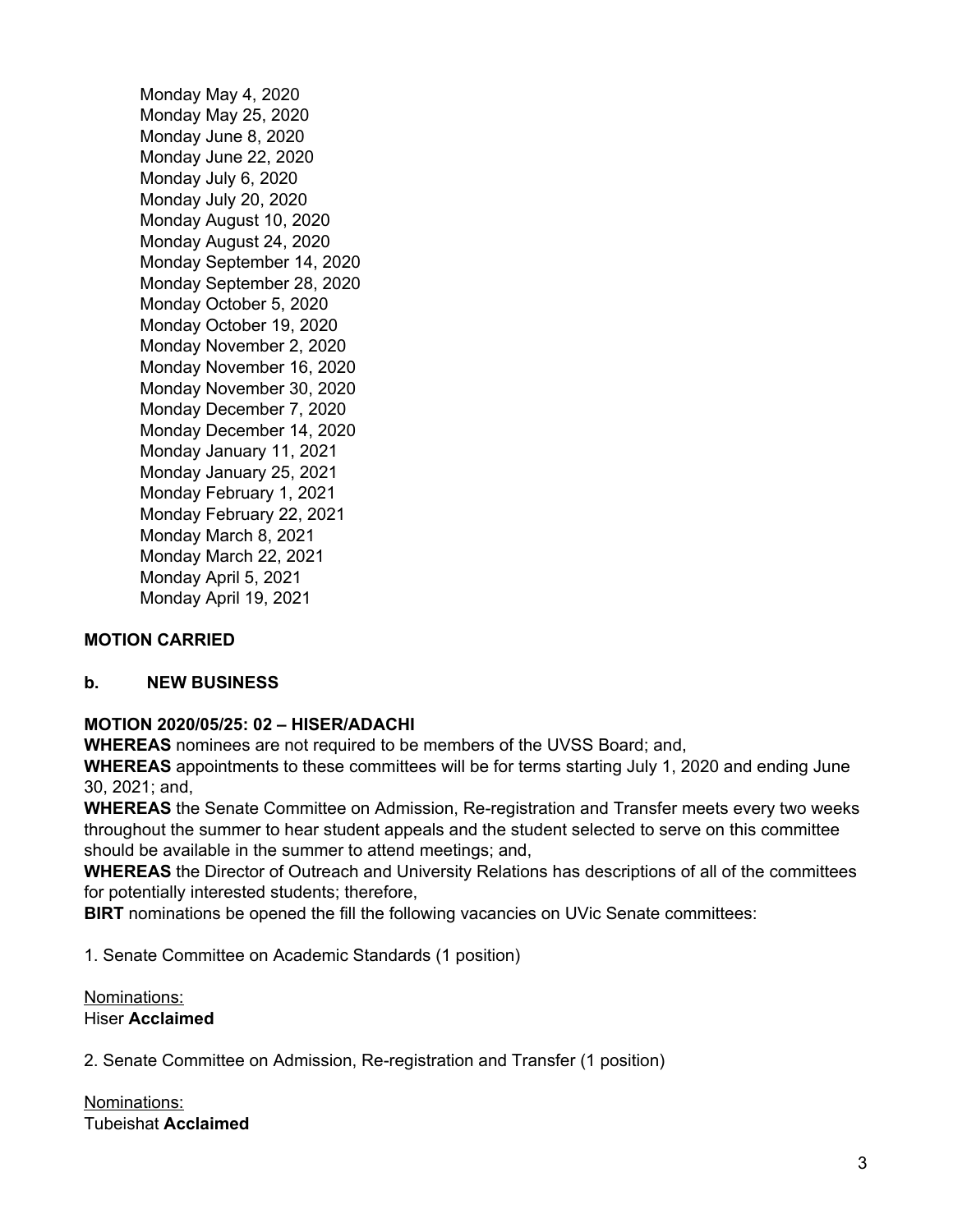3. Senate Committee on Continuing Studies (1 position) Nominations:

4. Senate Committee on Learning and Teaching (2 positions)

Nominations: Nag **Acclaimed** Giesbrecht **Acclaimed**

# **MOTION CARRIED**

# **RECOMMENDED BY POLICY DEVELOPMENT COMMITTEE MOTION 2020/05/25: 03 - ADACHI/ABUELAZM**

**WHEREAS** the UVSS's relationships with PIRGs have been complex and dynamic; and,

**WHEREAS** the UVSS BoD requested Terms of Reference (ToR) for the establishment of a PIRG Working Group on May 4th, 2020; therefore,

**BIRT** UVSS Board of Directors Policy be amended as follows to add the PIRG Working Group ToR in Section 4 as part 4.9:

# **PIRG WORKING GROUP**

#### **1. Type**

- a. Working Group of the UVSS BoD with closed membership.
- b. Not open to members to attend.

## **2. Purpose**

a. Provide recommendations to the Board on issues relating to a UVSS Public Interest Research Group (PIRG), including, but not limited to: determining the outcome of the PIRG fees currently held in trust; and/or if the Board wishes to continue collecting the fee.

## **3. Duties**

## **Development of Recommendations**

- a. Seek legal advice to inform proposed courses of action.
- b. Perform consultation with impacted stakeholders, including: advocacy and affiliated groups, other SUB occupants, and members.
- c. Consider the utility of a PIRG to students.
- d. Research the efficacy and governance of other PIRGs.
- e. Perform an evaluation of external factors impacting the potential success of a PIRG.

## **Reporting to and Consultation with the Board of Directors**

- a. Provide a report to the Board of Directors at each board meeting on PIRG issues, PIRG correspondence, and the activities and projects undertaken by the working group.
- b. Implement Board recommendations.

## **Duties of Both Voting and Non-voting Members**

a. Ensure Board participation in decisions impacting the Board and/or UVSS.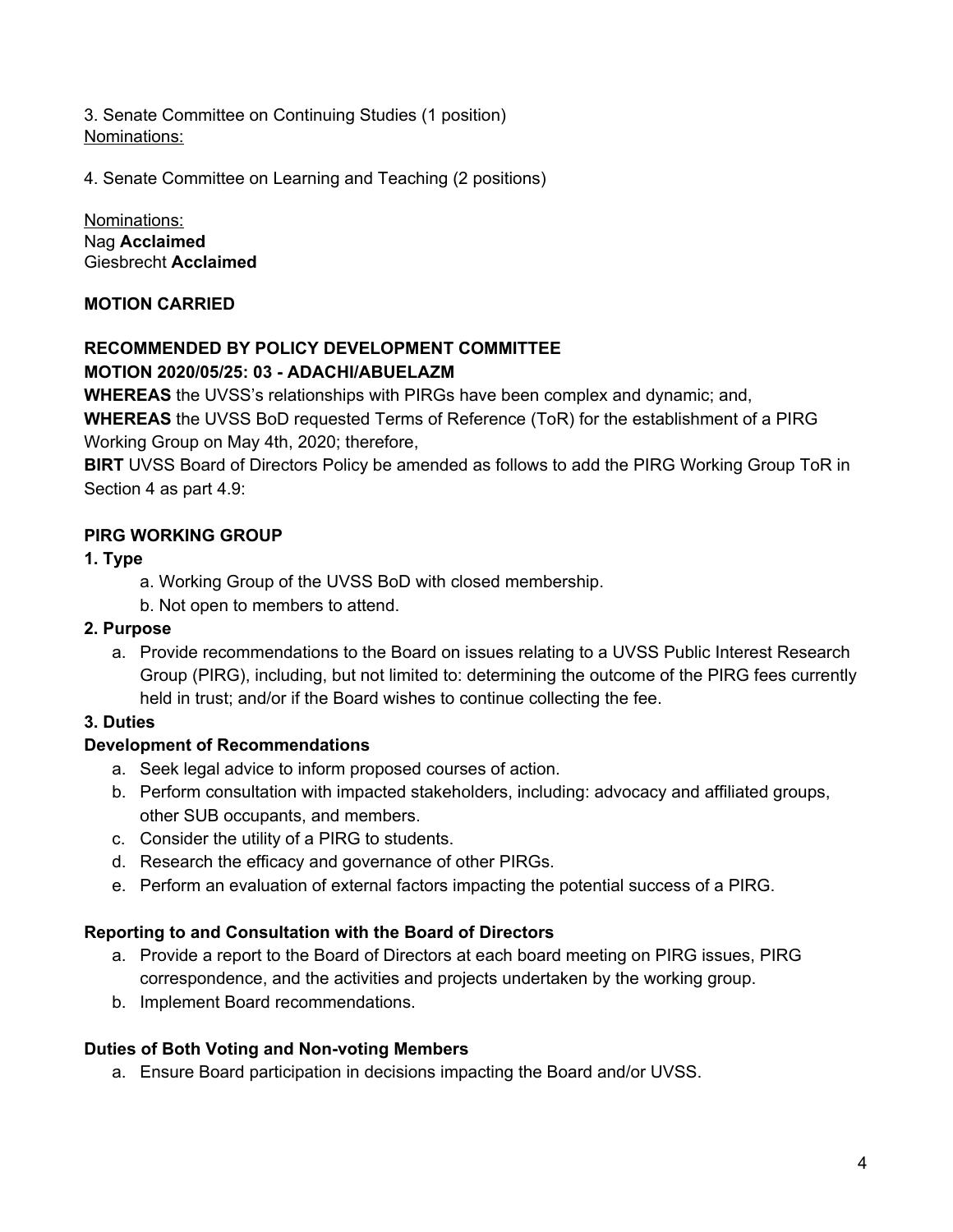- b. At the first meeting of each semester, familiarize committee members with all policy and historical context relevant to the PIRG working group, including its terms of reference, and conduct a review of policy for the purpose of providing recommendations to the BoD.
- c. Carry out all other duties as directed by the BoD.

# **4. Membership**

# **Voting Members\*:**

- a. Director of Outreach and University Relations ex officio and chair of the committee
- b. One [1] Lead Director elected by the BoD second chair of the committee
- c. Three [3] directors (non-lead directors) elected by the BoD (must be available for the entirety of the board term)

\*This working group can have a maximum of two self-identified cisgender men as voting members. \*In the event of a tie, the chair shall be the deciding vote.

# **Non-voting Members:**

- a. General Manager ex officio
- b. Executive Director ex officio
- c. Administration and Services Manager ex officio

## **5. Voting**

a. Shall be assigned to the voting members designated in Section 4: Membership.

## **6. Quorum**

a. Shall be at least three [3] voting members of the committee.

## **7. Meetings**

a. Shall meet at least bi-weekly at a date set by the chair of the committee or upon the call of the BoD.

## **8. Term of Office**

a. Shall be for the duration of the board of directors' term (May 1 – April 30) or the conclusion of the PIRG process, whichever occurs sooner.

## **MOTION TO AMEND - GUILDFORD/BLECHA**

Remove "\*This working group can have a maximum of two self-identified cisgender men as voting members."

#### **MOTION TO CALL THE QUESTION - BURD/ADACHI MOTION CARRIED**

## **MOTION FAILED**

## **MOTION TO AMEND - BLECHA/ABUELAZM**

## **Voting Members\*:**

- d. Director of Outreach and University Relations ex officio and chair of the committee
- e. One [1] **Two [2]** Lead Director elected by the BoD second chair of the committee
- f. Three [3] **Four [4]** directors (non-lead directors) elected by the BoD (must be available for the entirety of the board term)

\*This working group can have a maximum of two **four** self-identified cisgender men as voting members.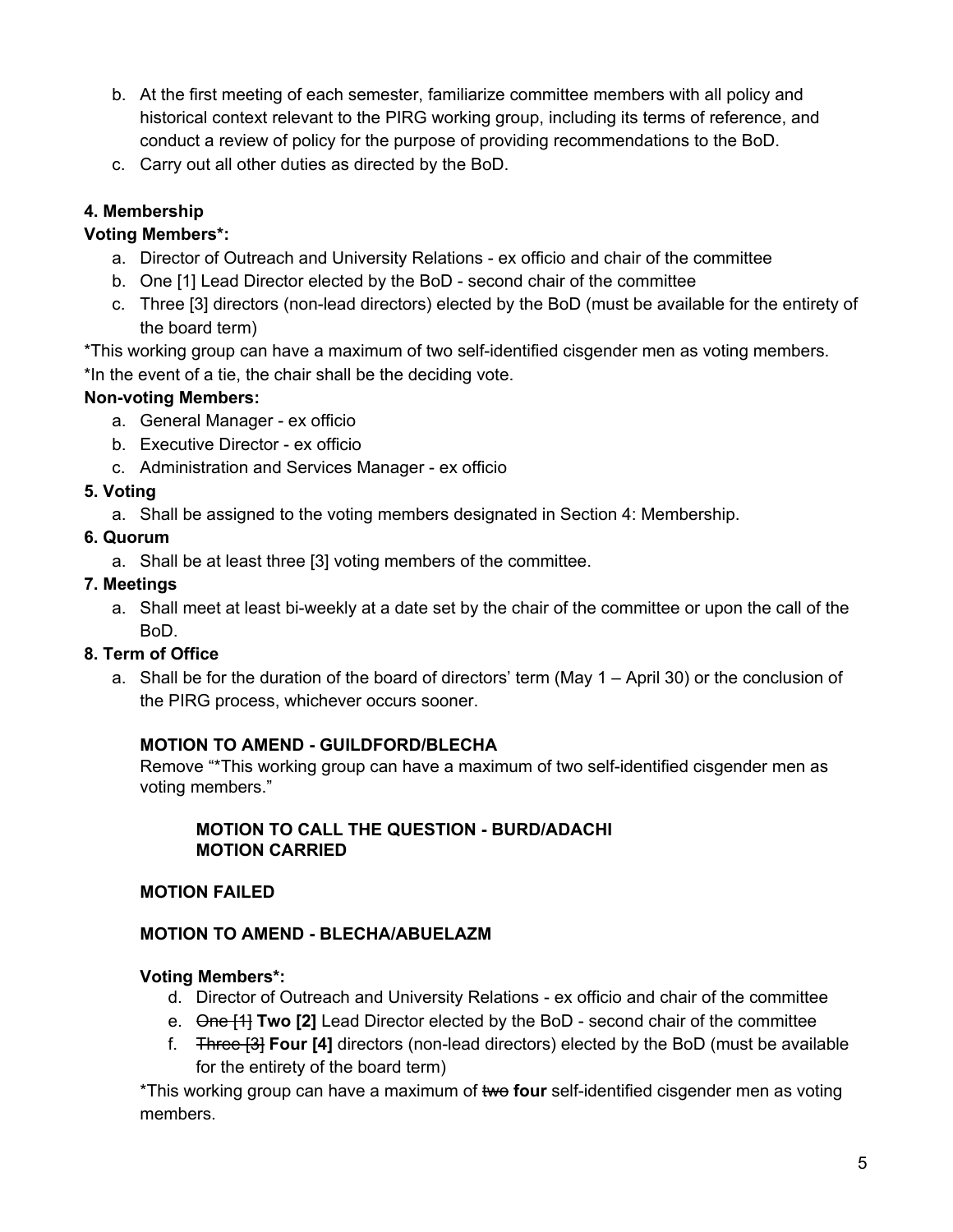\*In the event of a tie, the chair shall be the deciding vote.

#### **MOTION FAILS**

Nag abstained.

#### **MOTION TO CALL THE QUESTION - BURD/ABUELAZM MOTION CARRIED**

#### **MOTION CARRIED**

#### **MOTION 2020/05/25: 04 - NAG/HENDERSON**

**BIRT** nominations be opened to fill member-at-large vacancies on the International Student Relations Committee.

Nominations:

#### **MOTION TO AMEND - HENDERSON/NAG**

Add the following nominees:

Aaditya Shankarraman Akshay Ramankutty Nair Bill We Chenghao Liu Chun Hei Justin Lo Dhruvi Raichada Faheema Gaibie Hannah Ahluwalia Hannah Schuler Humble Phillips Irfan Tanveer Jay choi Khushi Wadhwa Mahir Shetty Mahir Shetty Marcus Ng Marion Choong Michael Lo Mridul AggarwaL Oluwateniola Fasanmi Paula Raimondi Cantu Pragati khareta Priyancy Raichada Priyancy Raichada Samantha Owens Sarthak Vora Shilpa Parveen Siddharth Pathak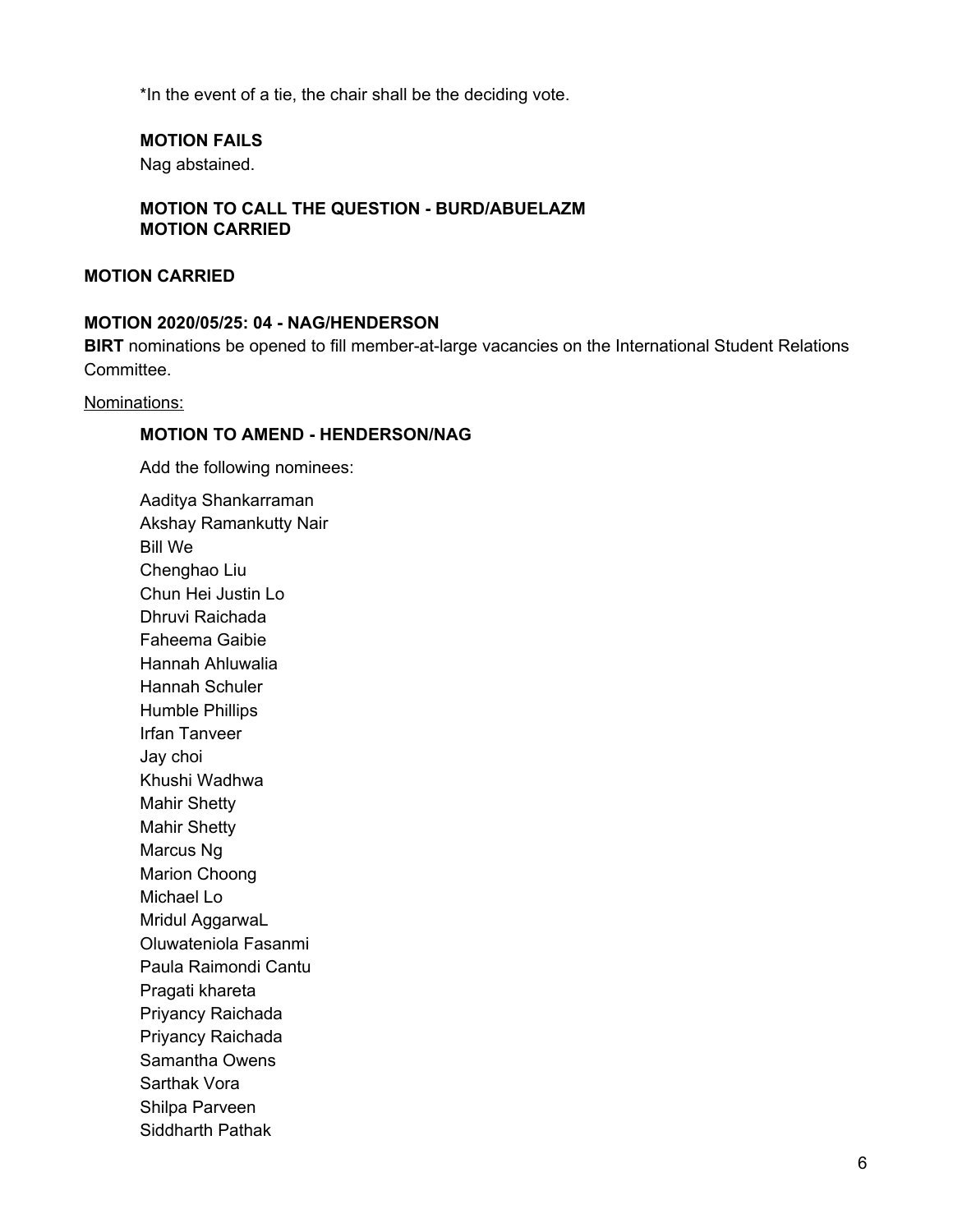Sumeir Khinda Tang Ip Tina (Yonjoo) Cho Tsz Nga Chau Vinay Rohra Vineet S. Vaz Vivek Vishwanath Zeridah Atwine

## **MOTION CARRIED**

# **MOTION CARRIED AS AMENDED**

**MOTION TO RECESS - BLECHA/BURD** For 9 minutes. **MOTION CARRIED**

# **RECOMMENDED BY EXECUTIVE COMMITTEE**

### **MOTION 2020/05/25: 05 - BURD/GUILDFORD**

**WHEREAS** at a March 30th meeting of the Board of Governors, the University of Victoria set 2020-2021 tuition fees; and,

**WHEREAS** on May 11th, UVic announced that Fall 2020 classes will be predominantly online; and, **WHEREAS** the abrupt transition to online courses has negatively impacted students who require increased accessibility measures such as subtitles and lecture recordings; and,

**WHEREAS** UVic's lack of transparency in decision-making and unclear, infrequent communication have been raised by members as barriers to coordinating housing, schooling, and employment opportunities; and,

**WHEREAS** the UVSS has received numerous concerns from students about the quality of online education and requests to advocate on their behalf, including demands for partial tuition and ancillary fee refunds; and,

**WHEREAS** UVic courses will be delivered predominantly online for the foreseeable future; therefore, **BIRT** the UVSS Director of Outreach and University Relations work with Executive Committee to release a letter on behalf of the UVSS Board of Directors advocating for:

- Partial tuition and ancillary fee refunds:
- Improved accessibility measures for virtual classes;
- Physical resources for online learning, such as a subsidized wifi program and laptop distribution options for students;
- Improved transparency in UVic's decision making and clearer, more frequent communication and updates from UVic's administration; and,
- Student representatives and consultation in University COVID-19 steering committees; and,

**BIFRT** this letter be published on all UVSS social media platforms and sent to appropriate UVic administrators prior to the next UVSS board meeting on June 8th, 2020.

## **MOTION TO AMEND - LOWAN/TUBEISHAT**

Replace all instances of "Ancillary fees" with "parking and athletics/recreation fees." **MOTION CARRIED**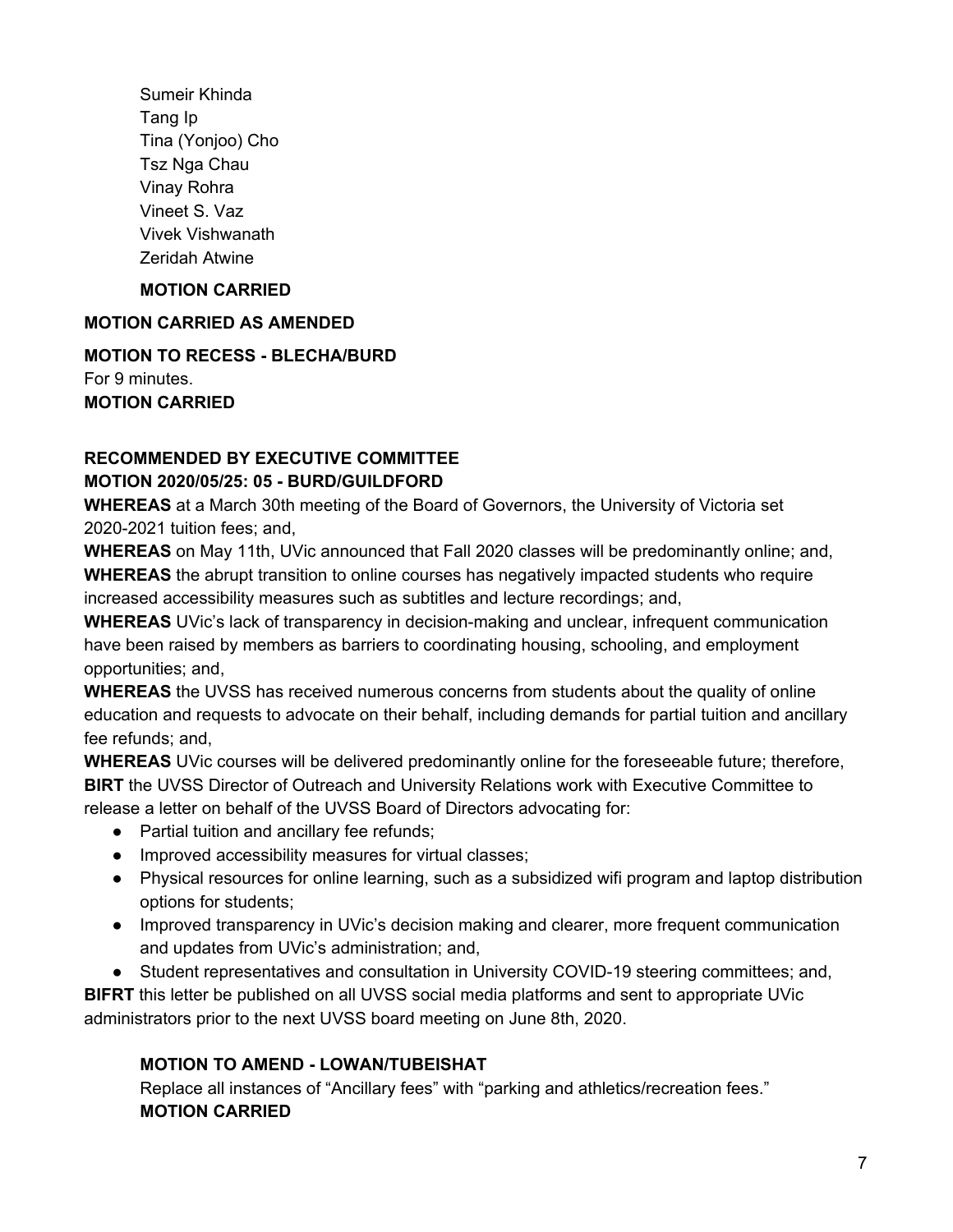### **MOTION CARRIED AS AMENDED**

#### **b. OLD BUSINESS**

## **MOTION 2020/05/04: 18 – DE HAVELYN/NAG**

**BIRT** nominations be opened to fill the following vacancies on SUB Occupants Committee:

One (1) Representative as recommended by Society for Students with a Disability (SSD)

#### **Nominations**

Emily Stremmel **Acclaimed**

One (1) Representative as recommended by the Native Students Union (NSU)

One (1) Representative as recommended by UVic Pride

One (1) Representative as recommended by Students of Colour Collective (SOCC)

One (1) Representative as recommended by the Gender Empowerment Centre (GEM)

One (1) Representative as recommended by UVic Sustainability Project (UVSP)

One (1) Representative as recommended by Anti-Violence Project (AVP)

One (1) Representative as recommended by CFUV

One (1) Representative as recommended by The Martlet

One (1) Representative as recommended by Campus Community Gardens (CCG)

#### **MOTION CARRIED**

#### **MOTION 2020/05/04: 19 – DE HAVELYN/ABUELAZM**

**BIRT** nominations be opened to fill vacancies on the PIRG Working Group:

Nominations: Abuelazm **Acclaimed** Tubeishat **Acclaimed** Blecha **Acclaimed** Adachi **Acclaimed**

#### **MOTION CARRIED**

#### **MOTION TO MOVE IN CAMERA - ABUELAZM/ADACHI MOTION CARRIED**

Meeting moved in camera at 8:20pm.

- **9. In Camera**
	- **a. Legal**
	- **b. Personnel Committee Report**

## **MOTION TO MOVE OUT OF CAMERA - MITTAL/DODDS MOTION CARRIED**

The meeting moved out of camera at 8:23pm.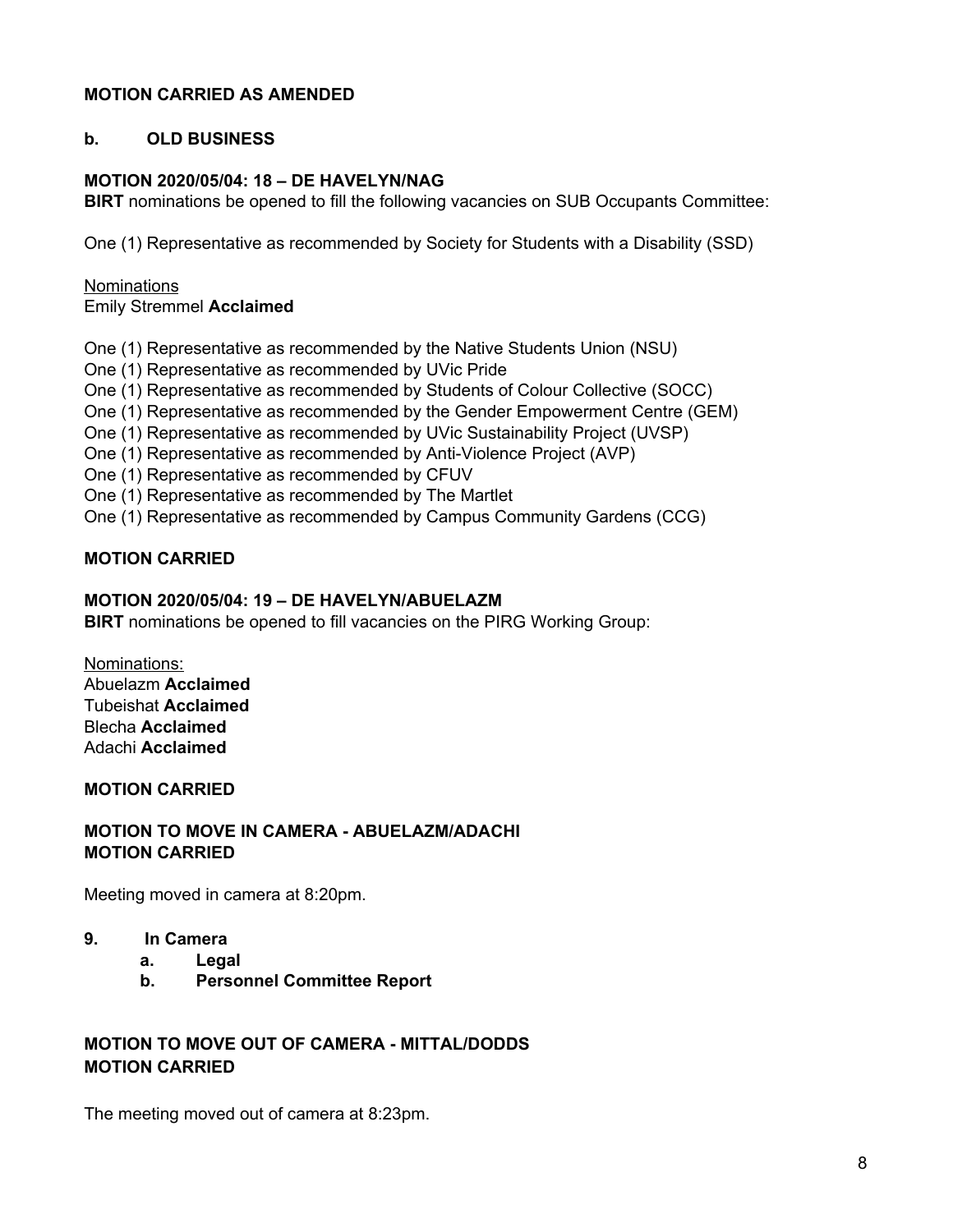#### **10. MEETING TIMES**

**The next meeting scheduled by the Board of Directors is:** Monday June 8, 2020 via Zoom (online).

#### **11. ADJOURNMENT**

#### **MOTION TO ADJOURN - BURD/ABUELAZM MOTION CARRIED**

#### **12. DIRECTORS' REPORTS**

Natalie Blecha (26 hours)

- SSD Policy Development Committee (2 hours)
- SSD policy writing and consultation (8 hours)
- SSD events (6 hours)
- SSD semesterly budgeting (4 hours)
- SSD website development consultation (2 hours)
- UVSS/SSD emails and communication (4 hours)

#### Dipayan Nag (39.9 hours)

- Board Orientation & Workshops
- Outreach to International Student Community via forms
- Replying to emails
- Strategic plans for the International Student Relations Committee(ISRC)
- Meetings with UVic Global Community
- Meeting with the Director of International Student Services at UVic
- **●** Policy review of ISRC. Recommendation forwarded to the Policy Development Committee
- Planning Meeting with Reeve
- Committee Meetings
- COVID-19 Response
- COVID-19 Resource HUB Meetings
- Reaching out to membership

Jana Barkowsky (8 hours)

- Attended campaigns committee
- Attended ARC committee
- Had meetings with Director of Affairs and affairs portfolio DALs
- Attended Robert's rules meeting
- Read policies
- Researched UVSS Finances

Victoria Ritchie (11.5 hours)

- COVID Response Strategy: Work Order Edits (.5 hr)
- Online Campaigns Training Webinar (2hrs x 4 sessions = 8hrs)
- SVSEC Meeting & Discussion (1hr)
- LGC Campaign Strategy: Work Order Edits & Zoom Meeting (1hr)
- Policy Development Meeting (1hr)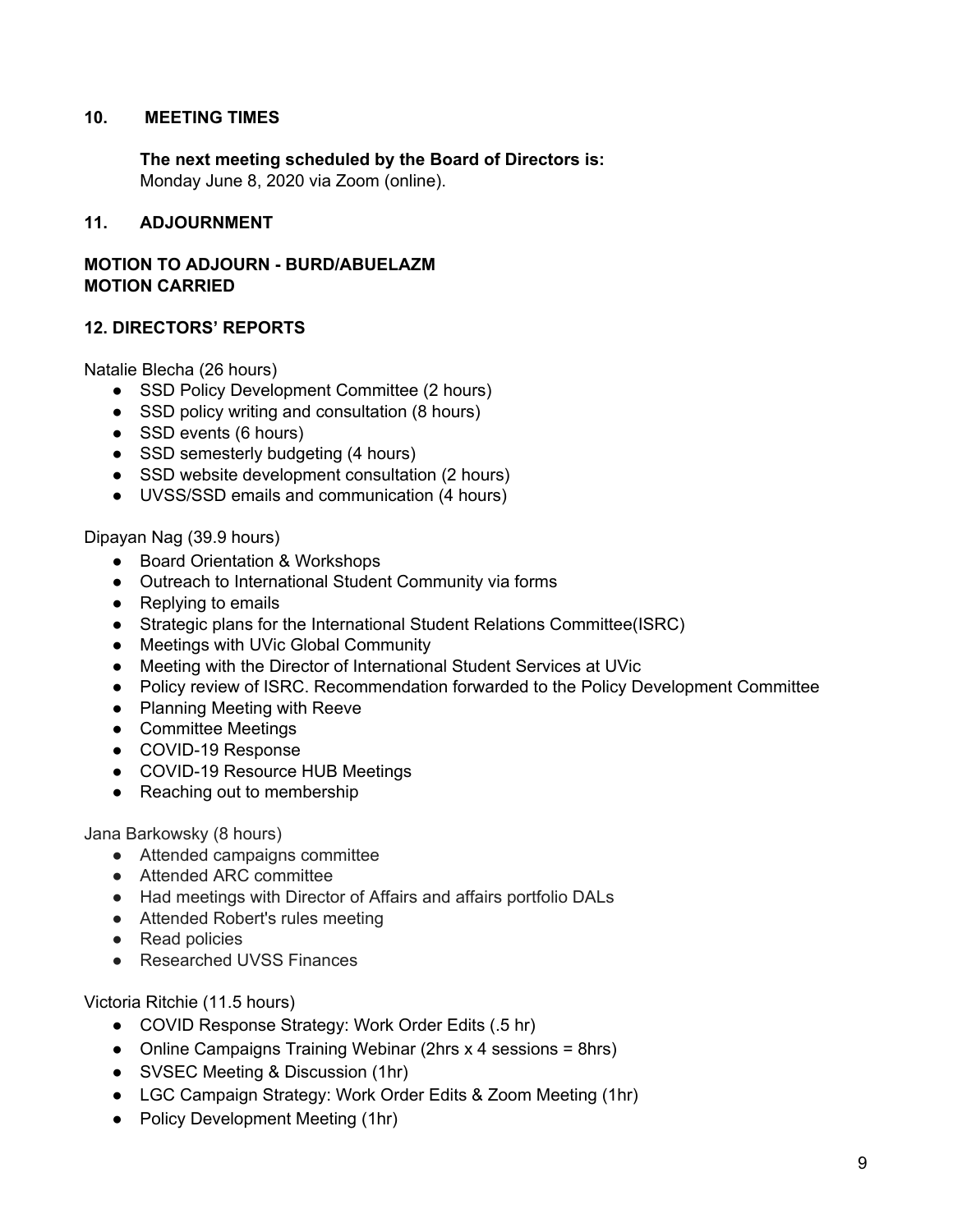Reeve Henderson (6.75 hours)

- Created Mailing list for course unions and clubs
- The Robert's Rules workshop
- Meetings with Dip surrounding policy updates for ISR

Jocelynne Parent (3.5 hours)

- 2 hours Robert's rules training
- 1 hour campaigns committee meeting
- 30 min events portfolio meeting

Emily Lowan (118 hours)

- Board meeting (2.5 hours)
- Organizing old outlook emails (3 hours)
- Developed the content for the COVID resource hub (15 hrs)
- Meeting with graphics (1 hr)
- Additional training with Juliet (2 hr)
- SVSEC meeting (1 hr)
- Lead orientation (3 hrs)
- Train the Trainer meeting (1 hr)
- U-Pass meeting (1.5 hr)
- Exec meeting  $(1 hr)$
- Meeting prep, planning & administrative details (12 hrs)
- Digital campaigning workshop with Dals (4 hrs)
- Covid working group (1 hr)
- RONR workshop (2 hrs)
- Meeting with Alannah (2 hr)
- $\bullet$  SVSEC (1 hr)
- Member outreach committee (1 hr)
- $\bullet$  U-Pass meeting (2.5 hr)
- Training with Juliet (2 hr)
- Meeting with student care (1.5 hr)
- Meeting with Sexualized Violence office (1.5 hr)
- AMS meeting (1 hr)
- CBC interview prep (1.5 hr)
- Exec meeting  $(1.5 \text{ hr})$
- Meeting prep & administrative details (8 hrs)
- Strategic planning (7 hrs)
- Work with Dals (2 hr)
- Training with Juliet (2 hrs)
- Comms plan for SVAW & agenda prep (1 hr)
- Digital campaigning workshop with Dals (4 hrs)
- Covid working group (1hr)
- $\bullet$  SVSEC (1 hr)
- Transit coalition meeting (1 hr)
- Exec meeting  $(1 hr)$
- Work with Dals (2 hrs)
- LGC rebrand meeting (1 hr)
- Prep & campaigns committee (2 hrs)
- Meeting prep and admin (12 hrs)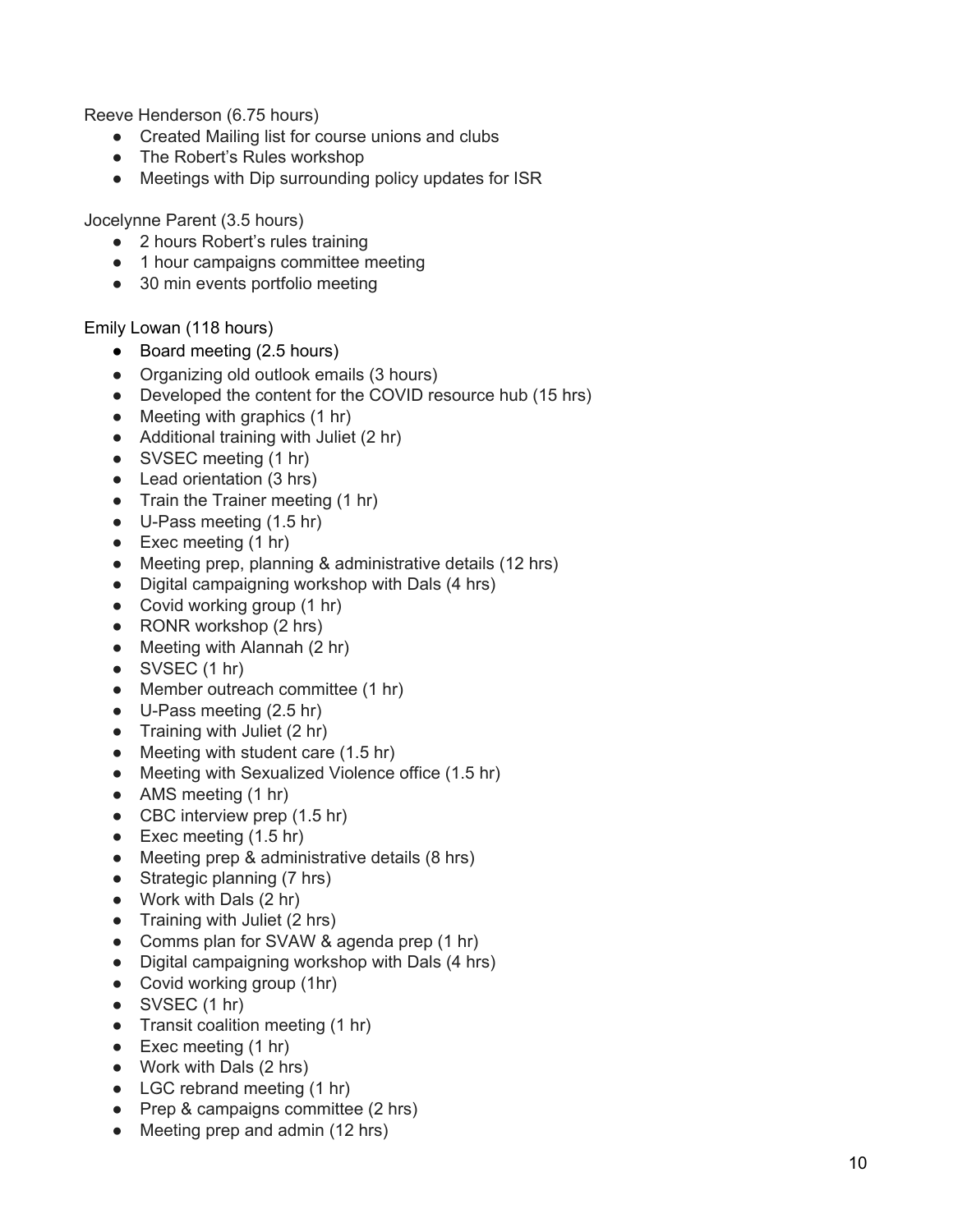Evan Guildford (7 hours)

- Board meeting  $(4<sup>th</sup>$  of May)- 3 hours.
- Robert's Rules workshop (May 11<sup>th</sup>)- 2 hours.
- Finance portfolio meetings (May 11<sup>th</sup> and May 25<sup>th</sup>)- 1.5 hours (expected)
- Biography write-up- 0.5 hours

Sebastian Franco-Monroy (101 hours)

- Sent and responded to emails
- Planned events committee agenda
- Signed cheques
- Underwent training
- Workshops
- Meetings with Events portfolio DaLs
- Meetings with previous executives
- Meeting with Dale
- Organized Events cabinet/studied docs within
- Planning
- Research about online events
- Electoral/Campaigns/Personnel/PD/Exec Committees
- Training on Robert's Rules
- Planning Board of Directors mixer
- Working on online events in the process
- (Had to take a day off to travel back home to Victoria Wednesday, May 13th)

Isaiah Adachi (6.7 hours)

- Minutes Video Meeting
- 45 Minutes Editing COVID-19 Response materials
- 60 minutes Member Outreach Committee Meeting
- 30 minutes COVID SWAG SURVEY working group
- 30 minutes outreach portfolio meeting
- 5 minute phone call with Director of Finance and Operations, Thursday May 7th
- 30 minutes reviewing committee policy and submitting vote on an appeal
- 2 hours Editing
- 1 hour studying board policy

Dalal Tubeishat (115 hours)

- Answered emails
- Planned and held Advocacy Relations Committee
- Cheque signing
- Attended Member Outreach Committee, Campaigns Committee, Electoral Committee
- Attended coordinators meeting
- Meetings with Club and Course Union executives
- Strategic Planning
- Updating signing authorities
- Lead training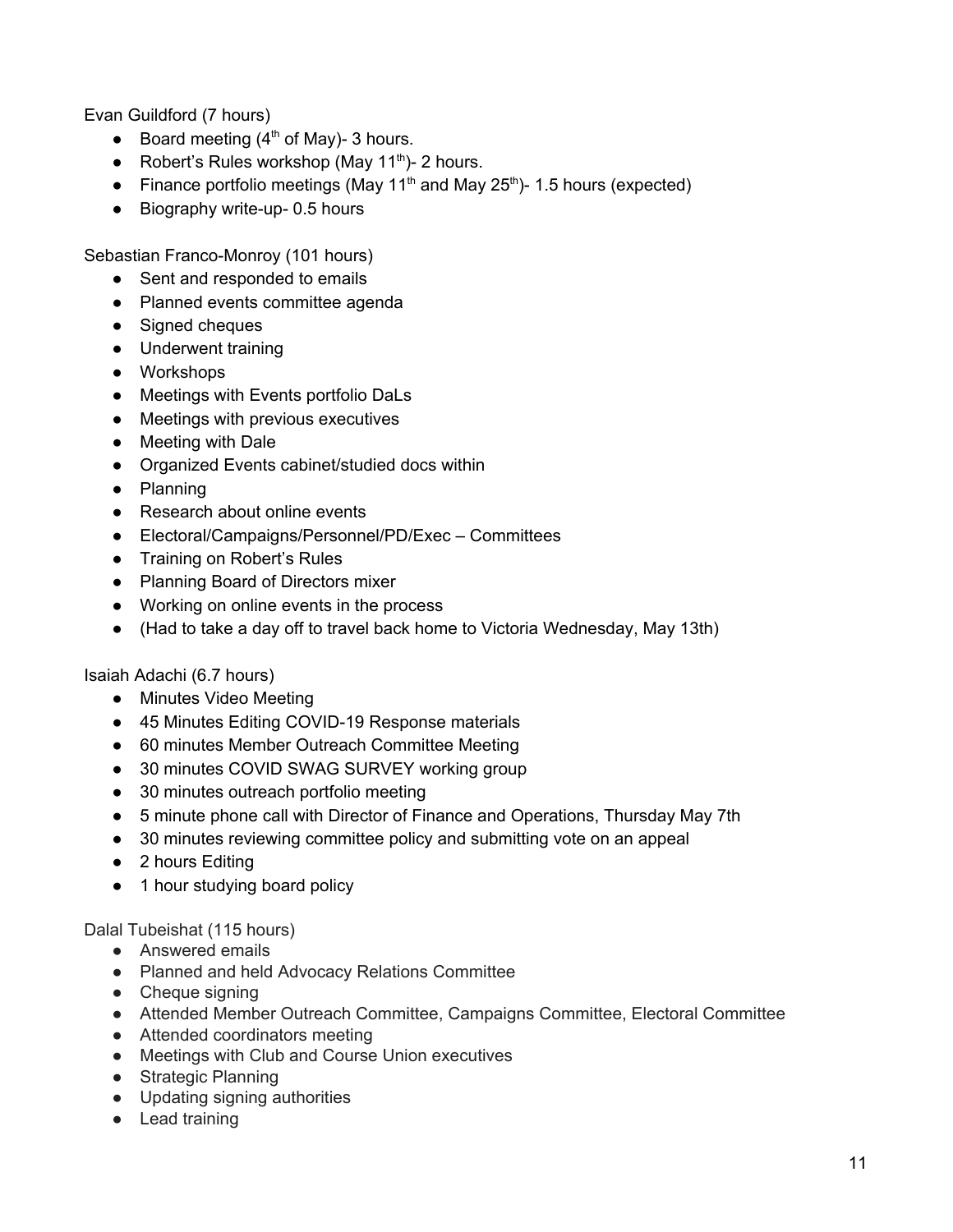- Edited fee table
- Edited surveys going out to students
- Edited mass student email
- Working on policy
- Executive meetings
- Updated club signing authorities
- Organized email

Sarina de Havelyn (120.5 hours)

- Organizing outlook
- Policy review
- Edited surveys going out to students
- Executive meetings
- Lead orientation
- Meeting with graphics
- Writing policy
- Planning and chairing: Electoral, Executive, Leads, Policy Development, COVID Working Group, and Member Outreach Committees
- RCM Hiring committee
- University Relations: Campus Planning, AVP, EQHR, administrative/correspondence
- Correspondence with students
- Media relations
- Meetings with other Student Unions
- Administrative tasks

Caleb Burd (136.5 hours)

- Attended Board meeting
- Further training with predecessor
- Reviewed emails, policies, and other student union work
- Reviewed past budgets and strategic plans
- Reviewed February income statements
- Attended COVID response working group
- Emailed responses regard Health and Dental
- Zoomed with portfolio Dals
- Zoomed with lead directors
- Worked on Fee table update
- Worked on creating a standardized response for members
- Met with COVID response working group
- Email responses regard Health and Dental
- Phone call with student care representatives
- Training workshop with student care
- Zoomed with Executive Director
- Attended Member outreach committee
- Planned Finance and operations committee (Doodle pol, agenda)
- Scheduled Personnel committee
- Zoomed with Accounting manager hiring committee
- Reviewed applicants for Accounting manager posting
- Sent emails to SSD and others
- Added to fee table
- Reviewed Strategic planning process